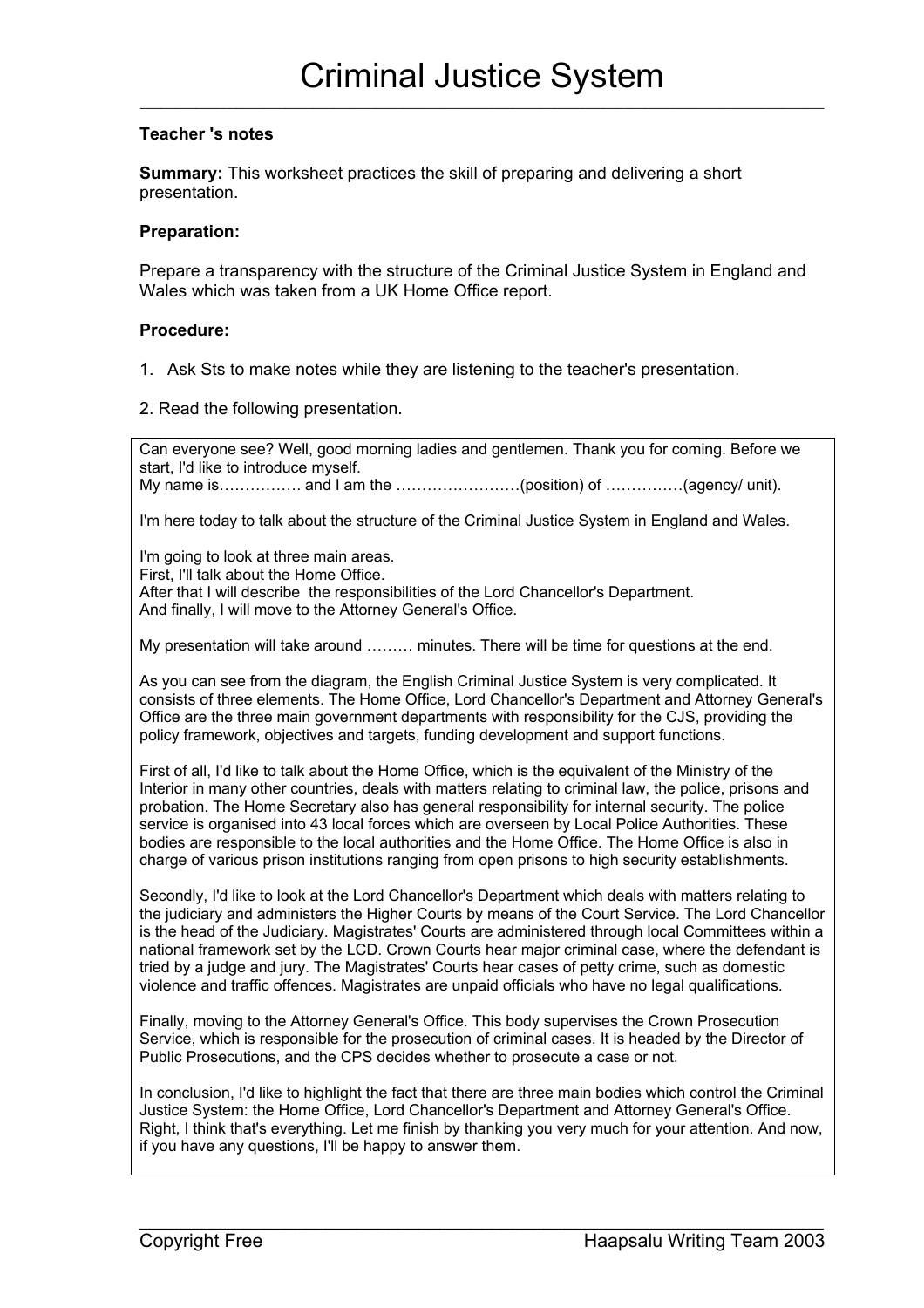- 3. Check the Sts' notes.
- 4. Distribute gapped copies of the presentation and ask Sts to fill them in while listening to the presentation for the second time.
- 5. Check the answers.
- 6. Depending on how much time you have and what your Sts know about the topic, either ask them to prepare similar presentations on their CJS in class, or assign it as homework. It would be a good idea to encourage the Ss to give the presentation using only notes prepared from a script.

 $\_$ 

## **Optional exercise:**

You may ask your Ss to prepare a similar presentation on CJS of other countries.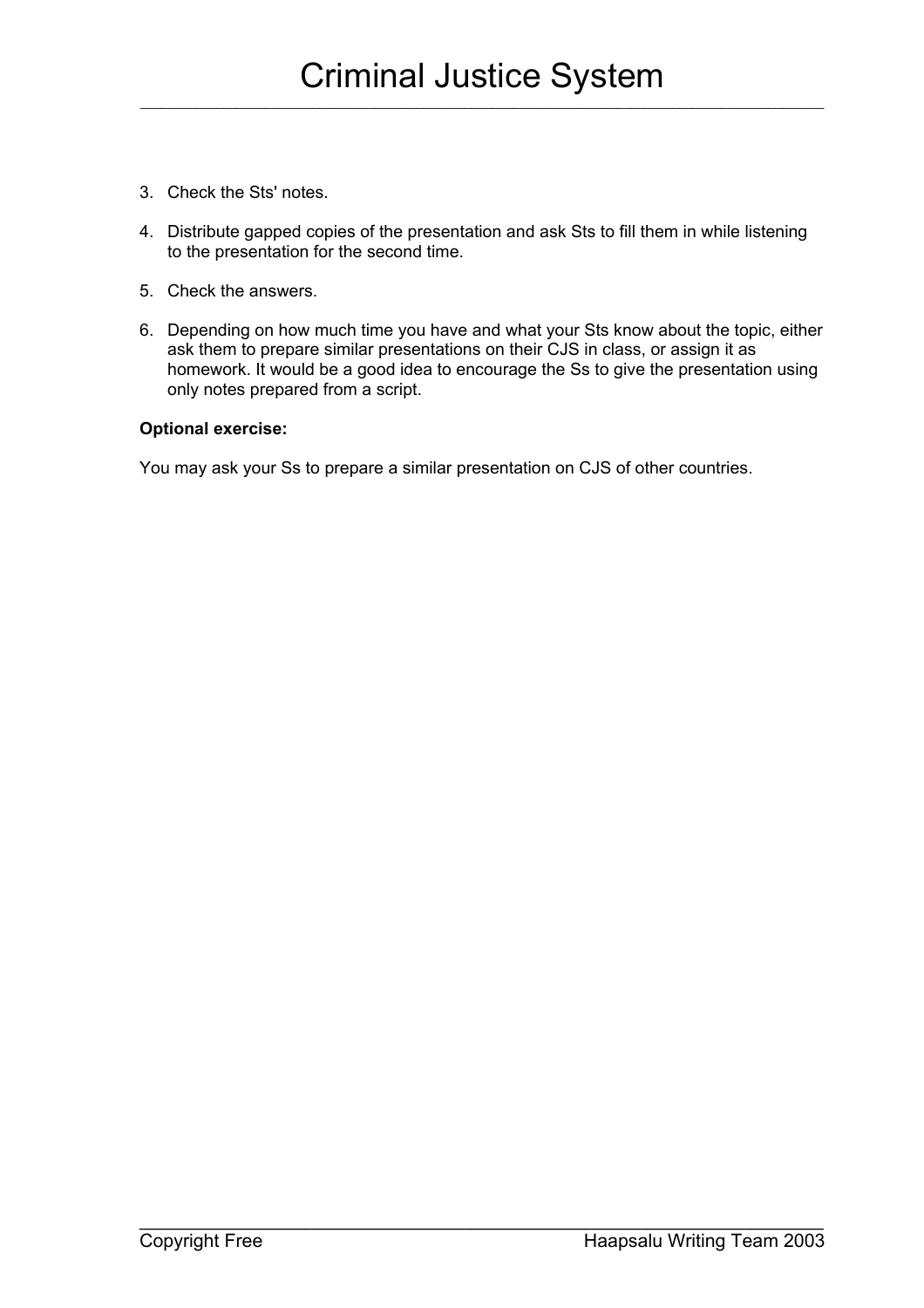Can everyone see? Well, good morning ladies and gentlemen. Thank you for coming. we start. I'd like to introduce myself.

My name is……………. and I am the ……………………(position) of ……………(agency/ unit).

I'm here today to talk about the structure of the Criminal Justice System in England and Wales.

I'm going to look at three main areas. First, I'll talk about the Home Office.

\_\_\_\_\_\_\_\_\_\_ I will describe the responsibilities of the Lord Chancellor's Department. And finally, I will move to the Attorney General's Office.

My presentation will take around ……… minutes. There will be time for questions at the end.

from the diagram, the English Criminal Justice System is very complicated. It consists of three elements. The Home Office, Lord Chancellor's Department and Attorney General's Office are the \_\_\_\_\_\_\_\_\_\_\_\_ main government departments with responsibility for the CJS, providing the policy framework, objectives and targets, funding development and support functions.

\_\_\_\_\_\_\_\_\_\_, I'd like to talk about the Home Office, which is the equivalent of the Ministry of the Interior in many other countries, deals with matters relating to criminal law, the police, prisons and probation. The Home Secretary also has general responsibility for internal security. The police service is organised into 43 local forces, which are by Local Police Authorities. These bodies are responsible to the local authorities and the Home Office. The Home Office is also in charge of various prison institutions ranging from open prisons to high establishments.

\_\_\_\_\_\_\_\_\_\_, I'd like to look at the Lord Chancellor's Department which deals with matters relating to the judiciary and administers the Higher Courts by means of the Court Service. The Lord Chancellor is the head of the Judiciary. Courts are administered through local Committees within a national framework set by the LCD. Crown Courts hear major criminal case, where the defendant is tried by a judge and jury. The Magistrates' Courts hear cases of petty crime, example of the domestic violence and traffic offences. Magistrates are unpaid officials who have no legal qualifications.

\_\_\_\_\_\_\_\_\_\_, moving to the Attorney General's Office. This body supervises the Crown Prosecution Service, which is responsible for the prosecution of The Cases. It is headed by the Director of Public Prosecutions, and the CPS decides whether to prosecute a case or not.

\_\_\_\_\_\_\_\_\_\_, I'd like to highlight the fact that there are three main bodies which control the Criminal Justice System: the Home Office, Lord Chancellor's Department and Attorney General's Office.

Right, I think that's everything. The state of thanking you very much for your attention. And now, if you have any questions, I'll be happy to answer them.

 $\_$